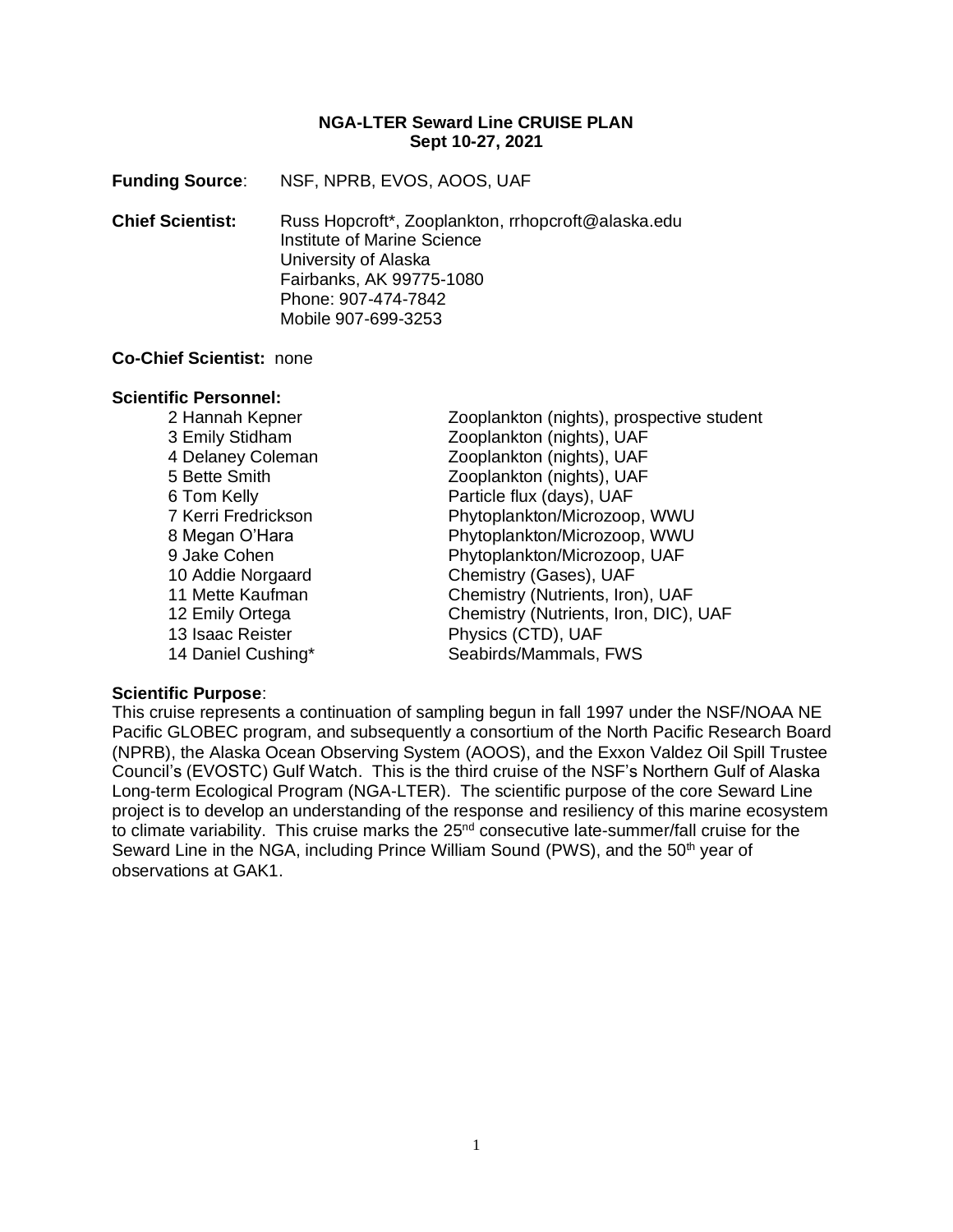### **Cruise Objectives**

- 1. Determine thermohaline, velocity, light, and oxygen structure of the NGA shelf.
- 2. Determine macro- and micro-nutrient structure of the NGA shelf.
- 3. Determine particle structure and flux rates of the NGA shelf (including drifting traps).
- 4. Determine phyto- and microzooplankton composition, biomass distribution, and productivity.
- 5. Determine the vertical and horizontal distribution and abundance of zooplankton species (including macro-jellies).
- 6. Conduct surveys of seabirds and Marine Mammals
- 7. Conduct shipboard experimental work on phyto- and zooplankton.
- 8. Determine carbonate chemistry (i.e. Ocean Acidification) at selected intensive stations
- 9. Recover GEO3 mooring
- *10. Provide at-sea experience for students*
- *11. Share the experience through outreach/media activities.*

# **SAMPLING**

The overall approach of the cruise is to occupy 3 transect lines across the shelf and one within western PWS. Operations are generally divided into distinct day and night tasks, thus requiring each station to be occupied twice. This structure avoids each discipline needing to supply 2 shifts of scientists and ensures all organisms – especially larger diel-migrating zooplankton – are captured with minimal time-of-day bias. During each morning we will typically occupy a selected "intensive" station that involves a greater number and range of collections than other stations occupied that day. Stations profiles are supplemented by underway measurements.

## *DAYTIME ACTIVITIES:*

- 1. Occupy the various hydrographic stations and collect vertical CTD-fluorescence-PAR and particle profiles (see **Figures** & **Tables)**.
- 2. Collect discrete bottle samples at these stations for nutrients, chlorophyll and microzooplankton. Chlorophyll Size Fractionation (20 µm) will be done at all whole numbered Seward Line and most other stations. Macronutrients samples will be pre-filtered prior to freezing. Chlorophyll will be extracted on fresh filters without freezing.
- 3. Measure the dissolved carbonate chemistry along the Seward Line and within Prince William Sound from bottle casts at selected intensive stations (tentatively GAK1, GAK5, GAK9, GAK15, PWS2).
- 4. CalVet Net casts will be done (CalVet frame has 4 nets) after most the CTD casts to 100m. (NO CALVETs at the "i" stations).
- 5. At intensive stations an additional CTD cast will collect water to be used for primary production incubations and carbonate chemistry
- 6. We will deploy a tow-body for sampling near-surface iron during the day (and on long transits). Sampling will occur just prior arriving to or just after departure. (It is hoped that this "fish" can simply be left in the water while on station rather than constantly retrieved and deployed). It is hoped this will not impact transit speed.
- 7. At intensive stations there will be an extra Calvet collection, and along the Seward Line plus PWS2 there will be a vertical deployment of the 150 um Multinet to 200m. Some of this material will be used for live sorting as well as post-cruise molecular analysis.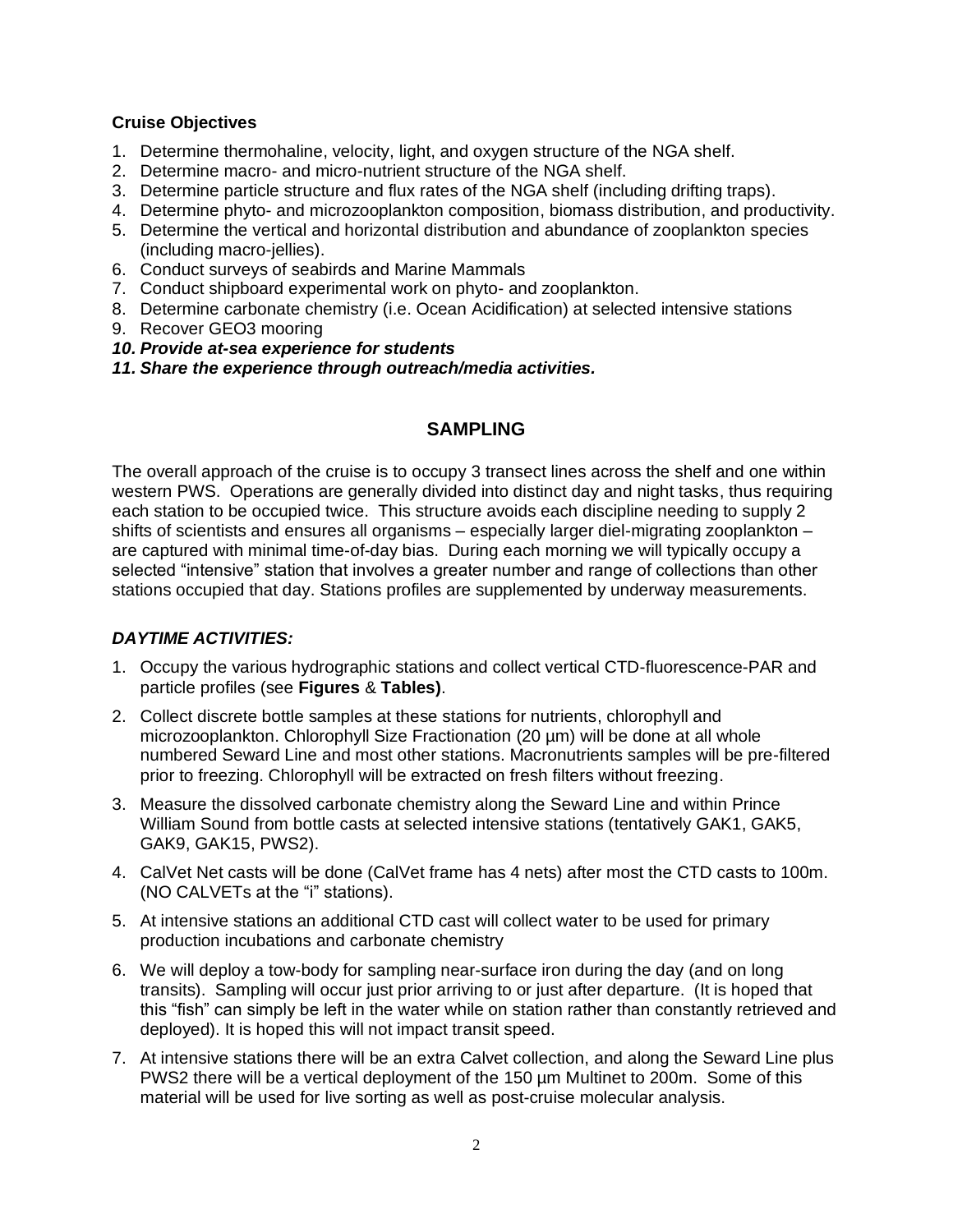- 8. We will do one deep Multinet tow (to maximum 1200 m) near the end of the Seward Line and one at PWS2 (800m). This normally happens during days but may be done at night in conjunction with Multinet work at those stations if time permits.
- 9. Drifting sediment traps will be deployed at as many intensive stations as possible, ideally for 24 hrs.

# *NIGHTTIME ACTIVITIES:*

- **1.** A towed 505-µm Multinet will be used to collected depth-stratified samples along the Seward Line, and at selected PWS Stations to 200m. Bongo nets will be used at all other stations to 200m.
- **2.** A Methot Trawl will be deployed by forward crane for ~20 minutes while coming into or leaving stations. We are hoping to get every station with the Methot, but will reduce effort if needed.
- **3.** Deep-multinet tows may occur during the night shift as time permits (see #8 above).

# **Sampling Strategy**

In general, we estimate 2 days to complete the Kodiak Line, 2.5 days for Middleton Island Line, 2 days for PWS and 4-5 days for the Seward Line. It is important that all Multinet collections (with the exception of those to 600m) be completed during darkness to allow comparison to prior years. We anticipate that 4-5 Multinet and/or Bongo stations can be conducted per night: sampling starts just after dusk and stops just before dawn, and can be extended slightly when overcast. There is always a much greater period of light available than of darkness, so execution of daytime stations and activities are designed around being in position to commence night sampling as soon as it is sufficiently dark.

## **Sampling personnel requirements (and times):**

**CTD:** winch operator, 1-2 scientists (launch and recovery), 30m/min in upper 100m, 60m/min below 100m. Depending on schedule, casts may be limited to 1000m at deep-sea stations.

**TMC towfish: 1** Deck person and 1 scientist for launch and recovery (~15-20 min), A deck person (or martec) to watch towfish during towing and communicate with the bridge/science.

**Multinet or Bongo:** winch operator, 2-3 scientists (launch, recovery, wash-down, re-cock) – Ship speed: 2 knots, Wire speed: ~1 m/sec down, 0.5-1m/sec up (typically 30-40min per deployment). Stern A-frame deployment. Maximum depth on tows 200m. Both systems will have depth transducers to ensure we get close to, but not on the bottom when depths are less than 200m.

**Calvets:** winch operator, 1-2 scientists (launch, recovery, wash-down) – Ship speed: station keeping, Wire speed: ~1 m/sec for Calvet, 0.5m/sec for Ring net (10 min/cast)**.** 

**Methot Trawl:** winch operator, 3-4 scientists, launch, recovery, wash-down) – Ship speed: ~2.5 knots, surface trawl only**.** 

## **Ship's Science Equipment Supplied:**

• Underway sampling system (TSG, GPS) SBE45

## **Scientist's Equipment Needed:**

- CTD (with deep-SUNA, UVP and LISST for integration)
- -40 freezer for macro-nutrient and genetic samples (in hold)
- Trace-metal clean towfish system (access to compress air) (Deck storage 3 palettes)
- Trace Metal Clean Van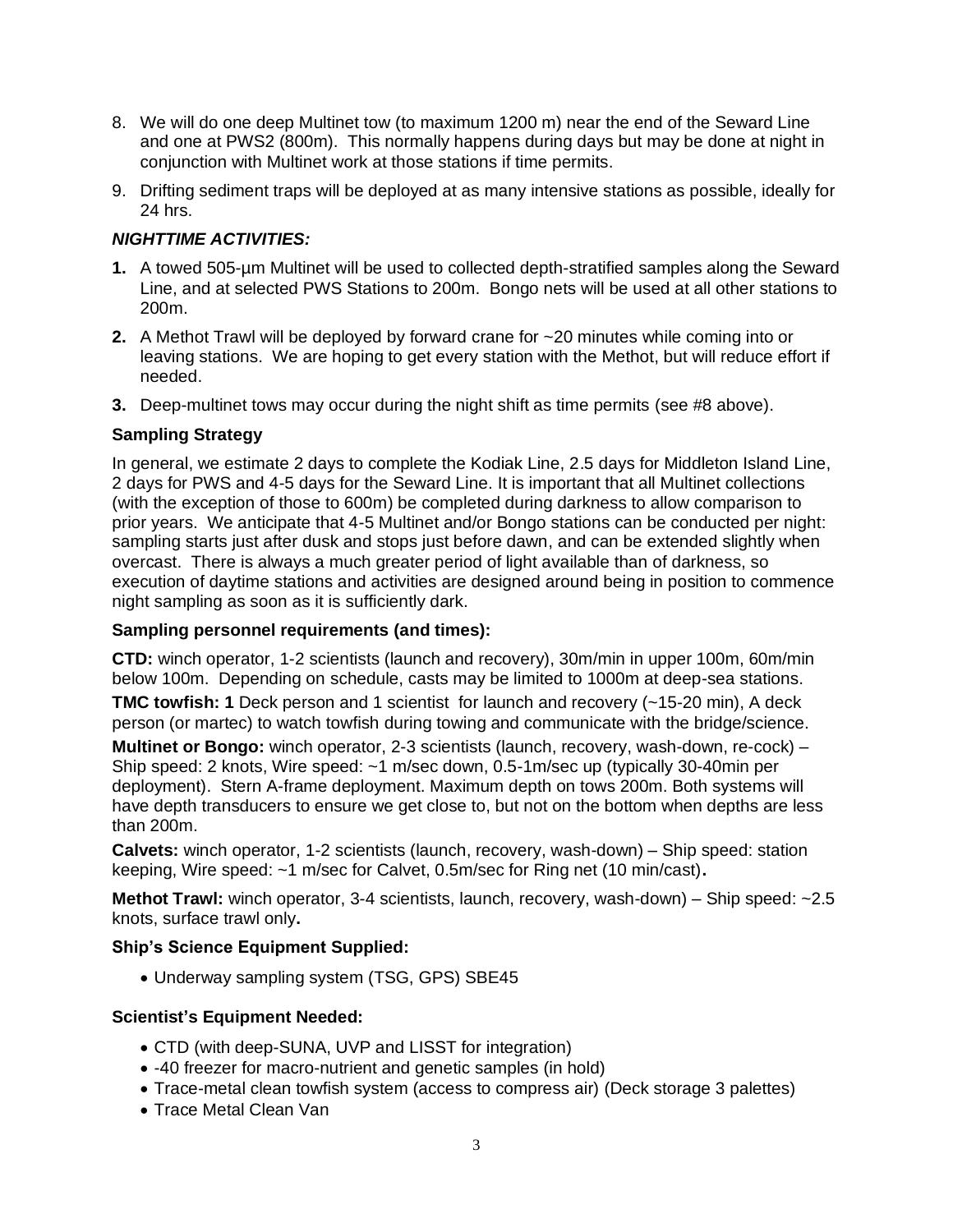- 10 cu ft refrigerator/freezer for chemical and preserved sample storage
- Fume hood for filtration of preserved samples
- CalVet and ring nets [nets, flow-meters, frames, swivels, weights, spares]
- 2 Multinet systems (coarse and fine nets, spare cod ends/nets)
- Bongo nets
- Deckboard incubators (2) connected to ship's seawater system
- Filtration systems
- Fluorometers & Centrifuge
- Laptop computers
- 16 cases (24/cs) of 16-oz zooplankton sample bottles
- 5 cases (12/cs) of 32-oz zooplankton sample bottles
- 3-4 cases of 24 Winkler bottles
- Several coolers with nutrient and TMC bottles
- Microscopes and supplies for sorting copepods
- Incubators: 4 cu ft. required near work area
- Refrigerated Circulators
- Milk Chocolate

### **Hazmat: (tentative)**

Formaldehyde – 2x20L carboy Rose Bengal Stain 50g Ethanol – 40L Acetone – 16L Lugol's solution (1L) Oxygen Fixation (Sodium hydroxide. Sulphuric acid, Manganous Chloride) Mercuric Chloride (for DIC fixation) 3N HCl (25% v/v) (500 ml) Glutaraldehyde (10%) – 500 ml DAPI stain solution – 100 ml Liquid  $N_2$  – one 30-L dewar

# **CRUISE ACTIVITY SCHEDULE**

- 9/10 Vehicles leave ONL 8-9am, arrive Seward around dinner time. WWU members are doing fly/drive with rental cars. Dinner on board. Everyone sleeps onboard
- 9/11 Begin setup at ~8am SMC dock, shift shortly thereafter to railway dock for large items then return to SMC. Setup and depart sometime during evening.
- 9/27 Reach railway dock for unloading large items by 4pm at latest. Relocate to SMC dock for remaining offload. Ship must be underway by midnight (perhaps earlier) for Homer.
- 9/28 Science party departs for Anchorage and Fairbanks before noon using vans and rentals.

## **Berthing:**

Russ (2-man main deck) Metta, Megan, Emily O., Kerri (main deck) Caitlin, Addie (old library) Delaney, Emily S., Bette (below forward), Tom, Dan, Jake, Isaac (below aft)

#### **Transport:**

Russ' Van: Russ, Caitlin, Delaney, Emily S., Bette Rental car/bus: Kerri, Megan TBD: Mette, Emily O., Jake, Tom, Isaac, Addie UHaul (SWD-FAI): Russ, Dan (ANC) Personal transport: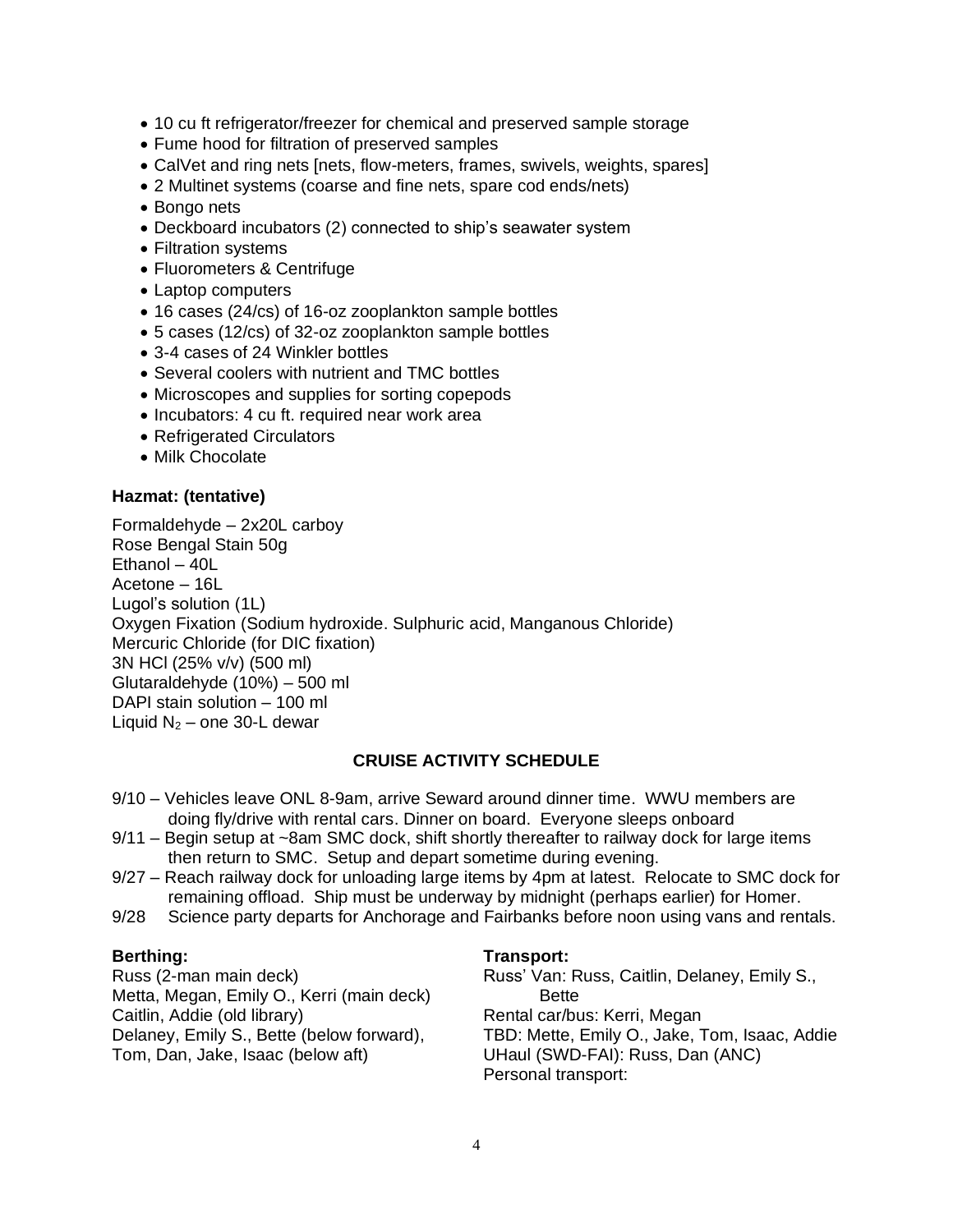| <b>Latitude N</b>                    |                | Longitude W        |        |                     |  |  |  |
|--------------------------------------|----------------|--------------------|--------|---------------------|--|--|--|
| (degrees, minutes)                   |                | (degrees, minutes) |        | <b>Station Name</b> |  |  |  |
| <b>Resurrection Bay Station</b>      |                |                    |        |                     |  |  |  |
| 60                                   | 1.5            | 149                | 21.5   | <b>RES2.5</b>       |  |  |  |
| <b>Seward Line</b>                   |                |                    |        |                     |  |  |  |
| 59                                   | 50.7           | 149                | 28     | GAK1                |  |  |  |
| 59                                   | 46             | 149                | 23.8   | GAK1I               |  |  |  |
| 59                                   | 41.5           | 149                | 19.6   | GAK <sub>2</sub>    |  |  |  |
| 59                                   | 37.6           | 149                | 15.5   | GAK2I               |  |  |  |
| 59                                   | 33.2           | 149                | 11.3   | GAK3                |  |  |  |
| 59                                   | 28.9           | 149                | 7.1    | GAK3I               |  |  |  |
| 59                                   | 24.5           | 149                | 2.9    | GAK4                |  |  |  |
| 59                                   | 20.1           | 148                | 58.7   | GAK4I               |  |  |  |
| 59                                   | 15.7           | 148                | 54.5   | GAK <sub>5</sub>    |  |  |  |
| 59                                   | 11.4           | 148                | 50.3   | GAK5I               |  |  |  |
| 59                                   | $\overline{7}$ | 148                | 46.2   | GAK6                |  |  |  |
| 59                                   | 2.7            | 148                | 42     | GAK6I               |  |  |  |
| 58                                   | 58.3           | 148                | 37.8   | GAK7                |  |  |  |
| 58                                   | 52.9           | 148                | 33.6   | GAK7I               |  |  |  |
| 58                                   | 48.5           | 148                | 29.4   | GAK8                |  |  |  |
| 58                                   | 44.6           | 148                | 25.2   | GAK8I               |  |  |  |
| 58                                   | 40.8           | 148                | 21     | GAK9                |  |  |  |
| 58                                   | 36.7           | 148                | 16.7   | GAK9I               |  |  |  |
| 58                                   | 32.5           | 148                | 12.7   | GAK10               |  |  |  |
| 58                                   | 23.3           | 148                | 4.3    | GAK11               |  |  |  |
| 58                                   | 14.6           | 147                | 56     | GAK12               |  |  |  |
| 58                                   | 5.9            | 147                | 47.6   | GAK13               |  |  |  |
| 57                                   | 56.6           | 147                | 39     | GAK14               |  |  |  |
| 57                                   | 47.5           | 147                | 30     | <b>GAK15</b>        |  |  |  |
| <b>Prince William Sound Stations</b> |                |                    |        |                     |  |  |  |
| 60                                   | 7.5            | 147                | 50     | KIP <sub>0</sub>    |  |  |  |
| 60                                   | 16.7           | 147                | 59.2   | KIP <sub>2</sub>    |  |  |  |
| 60                                   | 22.78          | 147                | 56.17  | PWS1                |  |  |  |
| 60                                   | 32.1           | 147                | 48.2   | PWS <sub>2</sub>    |  |  |  |
| 60                                   | 40             | 147                | 40     | PWS3                |  |  |  |
| <b>Icy Bay</b>                       |                |                    |        |                     |  |  |  |
| 60                                   | 16.3           | 148                | 21.7   | IB <sub>0</sub>     |  |  |  |
| 60                                   | 14.5           | 148                | 20.1   | IB <sub>1</sub>     |  |  |  |
| 60                                   | 16.3           | 148                | 14     | IB <sub>2</sub>     |  |  |  |
| <b>Montague Strait Line</b>          |                |                    |        |                     |  |  |  |
| 59                                   | 57.257         | 147                | 55.602 | MS1                 |  |  |  |
| 59                                   | 56.6           | 147                | 53.7   | MS <sub>2</sub>     |  |  |  |
| 59                                   | 55.9           | 147                | 51.4   | MS3                 |  |  |  |
| 59                                   | 55.2           | 147                | 49.7   | MS4                 |  |  |  |

**Table 1. STANDARD STATIONS** (intensive stations highlighted)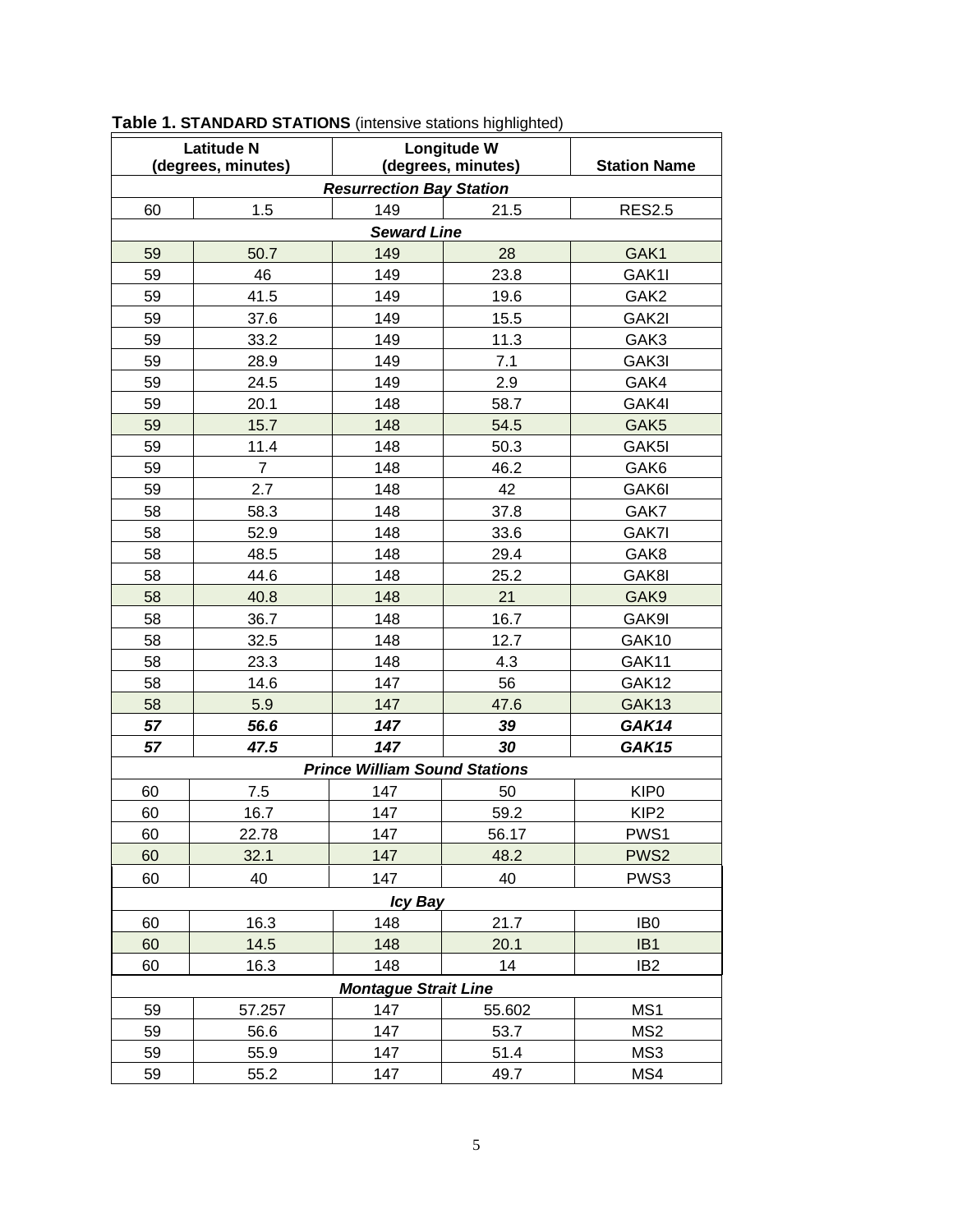| <b>Latitude N</b><br>(degrees, minutes)     |        | Longitude W<br>(degrees, minutes) |       | <b>Station Name</b> |  |  |  |  |
|---------------------------------------------|--------|-----------------------------------|-------|---------------------|--|--|--|--|
| <b>Kodiak Line</b>                          |        |                                   |       |                     |  |  |  |  |
| 58                                          | 14.7   | 151                               | 35.4  | KOD1                |  |  |  |  |
| 58                                          | 7.8    | 151                               | 23.07 | KOD <sub>2</sub>    |  |  |  |  |
| 58                                          | 0.9    | 151                               | 10.74 | KOD3                |  |  |  |  |
| 57                                          | 54     | 150                               | 58.17 | KOD4                |  |  |  |  |
| 57                                          | 47.1   | 150                               | 45.6  | KOD5                |  |  |  |  |
| 57                                          | 40.26  | 150                               | 32.97 | KOD6                |  |  |  |  |
| 57                                          | 33.42  | 150                               | 20.34 | KOD7                |  |  |  |  |
| 57                                          | 26.37  | 150                               | 7.95  | KOD <sub>8</sub>    |  |  |  |  |
| 57                                          | 19.32  | 149                               | 55.56 | KOD9                |  |  |  |  |
| 57                                          | 12.27  | 149                               |       |                     |  |  |  |  |
| 43.17<br>KOD10<br><b>Cape Suckling Line</b> |        |                                   |       |                     |  |  |  |  |
| 59                                          | 56.35  | 143                               | 53.5  | CS <sub>1</sub>     |  |  |  |  |
| 59                                          |        |                                   |       | CS1e                |  |  |  |  |
|                                             | 53.85  | 143                               | 53.5  |                     |  |  |  |  |
| 59                                          | 51.35  | 143                               | 53.5  | CS1i                |  |  |  |  |
| 59                                          | 48.85  | 143                               | 53.5  | CS1n                |  |  |  |  |
| 59                                          | 46.35  | 143                               | 53.5  | CS <sub>2</sub>     |  |  |  |  |
| 59                                          | 41.35  | 143                               | 53.5  | CS <sub>2i</sub>    |  |  |  |  |
| 59                                          | 36.35  | 143                               | 53.5  | CS <sub>3</sub>     |  |  |  |  |
| 59                                          | 31.35  | 143                               | 53.5  | CS3.5               |  |  |  |  |
| 59                                          | 26.35  | 143                               | 53.5  | CS4                 |  |  |  |  |
| 59                                          | 16.35  | 143                               | 53.5  | CS5                 |  |  |  |  |
|                                             |        | <b>Middleton Island Line</b>      |       |                     |  |  |  |  |
| 60                                          | 15     | 145                               | 30    | MID1                |  |  |  |  |
| 60                                          | 10.5   | 145                               | 34.5  | MID1i               |  |  |  |  |
| 60                                          | 6      | 145                               | 39    | MID <sub>2</sub>    |  |  |  |  |
| 60                                          | 1.5    | 145                               | 43.5  | MID <sub>2i</sub>   |  |  |  |  |
| 59                                          | 57     | 145                               | 48    | MID <sub>3</sub>    |  |  |  |  |
| 59                                          | 52.5   | 145                               | 52.5  | MID3i               |  |  |  |  |
| 59                                          | 48     | 145                               | 57    | MID4                |  |  |  |  |
| 59                                          | 43.5   | 146                               | 1.5   | MID4i               |  |  |  |  |
| 59                                          | 39     | 146                               | 6     | MID <sub>5</sub>    |  |  |  |  |
| 59                                          | 34.5   | 146                               | 10.5  | MID <sub>5i</sub>   |  |  |  |  |
| 59                                          | 30     | 146                               | 15    | MID <sub>6</sub>    |  |  |  |  |
| 59                                          | 25.7   | 146                               | 10    | MID <sub>6i</sub>   |  |  |  |  |
| 59                                          | 23     | 146                               | 18    | MID7                |  |  |  |  |
| 59                                          | 18.267 | 146                               | 15    | MID7i               |  |  |  |  |
| 59                                          | 13.534 | 146                               | 12    | MID <sub>8</sub>    |  |  |  |  |
| 59                                          | 4.067  | 146                               | 6     | MID <sub>9</sub>    |  |  |  |  |
| 58                                          | 54.6   | 146                               | 0     | MID <sub>10</sub>   |  |  |  |  |

**Table 2. New LTER Stations** (intensive stations highlighted)